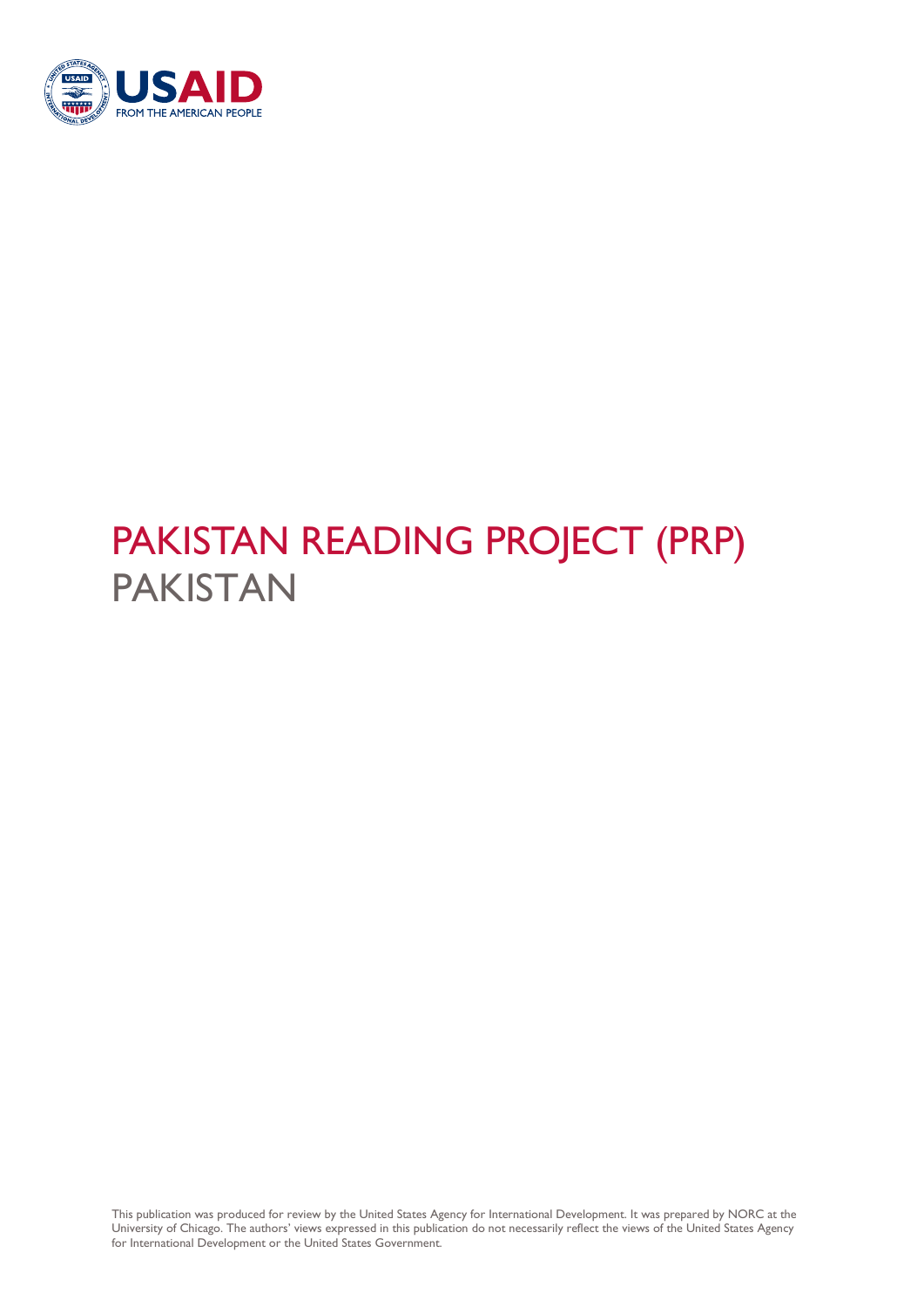## **ACTIVITY BACKGROUND**

The Pakistan Reading Project (PRP) was implemented by the International Rescue Committee (IRC), Creative Associates International Inc., the Institute for Rural Management, and World Learning to address the reading deficit among Pakistani 1st and 2nd grade students. The activity took place in 69 districts of Pakistan between 2013—2020 and engaged more than 1.7 million students and over 27,000 teachers.

## **KEY FINDINGS**

#### **CONCEPTUALIZATION AND CONTEXTUALIZATION**

PRP's theory of change hypothesizes that in order to improve students' reading skills in Pakistan, it is necessary to improve the classroom learning environment, policies and systems, and communitybased support. PRP's approach is based in part on IRC's Healing Classrooms approach, a model that helps teachers develop techniques to support the acquisition of reading skills within a safe environment for learners of different levels and linguistic backgrounds. Key informants noted that Social and Emotional Learning (SEL) was not a main focus of the activity and, instead served a more supporting role to improve school climate and reinforce key lessons in teacher training and reading materials.

### **BEST PRACTICES**

- Close collaboration with the Government of Pakistan to create teaching and reading materials and enact policy changes allowed for activity materials to be easily integrated into the official government curriculum and lent itself well to the scalability of the activity's impacts.
- To complement programming at the school level, having family and community as an entry point to promote SEL skills was noted as being very effective by respondents.
- **Efforts to address gender** differences in learning how to read and representation of girls and women in reading materials proved successful.
- PRP's teacher training interventions were noted as having positive impacts on school and classroom climate.
- Adaptation to changing contexts such as COVID-19 allowed for continuous student engagement despite political and socioeconomic challenges.

While SEL was not explicit in PRP programming, SEL

had a clear and identifiable role in certain activity components. Reading materials implicitly incorporated SEL skills by highlighting subjects such as respect children with disabilities, harmony and relationships, and accepting one's defeat, and concepts were carefully included to complement the overarching goal of improving reading skills.

*"From the very beginning of the project, we were very clear that the focus was on improving reading. But some of the core things, for example, on which we were very clear from the very beginning includes, happiness, community service, love and care, harmony, tolerance, empathy, special children, human empowerment, and respecting each other. All these were basically part of our material development. So, we have a concept healing classroom environment—you know, safety of students and all those. Objectives are not like social–emotional learning, but we were clear what messages will be included; we identified them very carefully." -- Chief of Party* 

Girls were given special consideration in the activity's conceptualization and contextualization phases. PRP developed gender-sensitive reading materials to support a culture of tolerance and inclusion, and promote discussions on the importance of girls' education and different forms of women's empowerment. One result of such an effort was the increase in female representation in transformative and leadership roles in textbooks from 24% to 47% over the span of the activity. In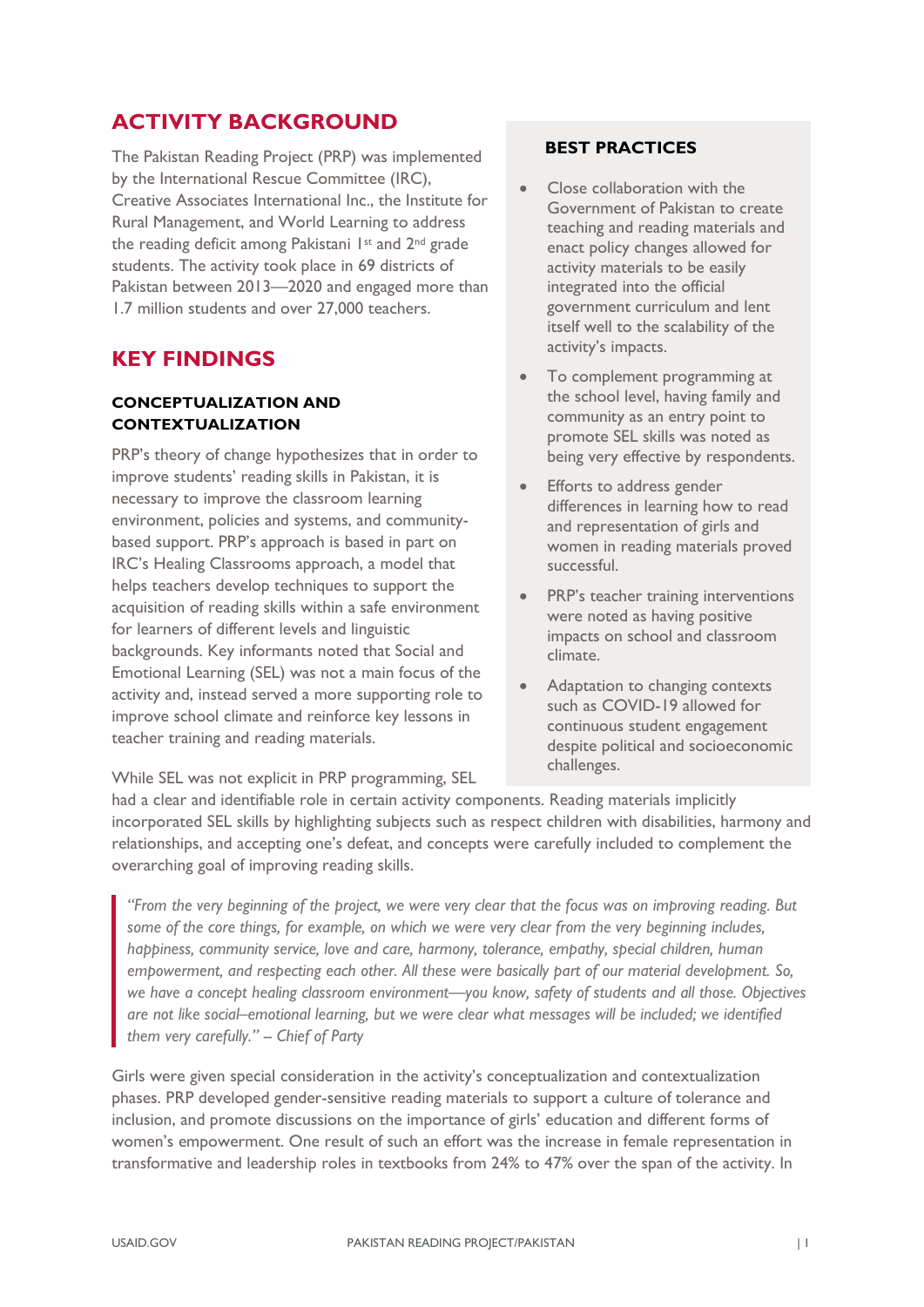addition, the activity identified other marginalized populations including those from rural areas, children with disabilities, religious minorities, and children in conflict-affected areas such as Balochistan who were taken into account in the activity design and subsequent implementation. According to respondents, religious minorities were particularly included in the development of activity materials since certain regions within the scope of the activity have Christian or Hindu minority communities. Other key stakeholders consulted on content design and contextualization throughout PRP's lifespan included provincial and regional governments of intervention areas, the Bureau of Curriculum, the Provincial Institute of Education, and academic experts from local universities.

#### **IMPLEMENTATION AND MEASUREMENT**

In addition to the work being done with teachers in schools, parents and caregivers were simultaneously involved through storytelling sessions to build their capacity to help children read at home and promote their SEL skills. Within the intervention communities, PRP engaged NGOs and school management bodies in supporting the revival of an early grade reading culture in Pakistan by providing grants to promote parental engagement, support education of children with disabilities, and more. The activity also identified and engaged Community-Based School Governance bodies to support schools and parents in improving reading skills of their children.

PRP also made conscious efforts to involve provincial and regional governments in activity implementation thereby creating buy-in for and investment in the materials and teaching methods developed under PRP. Respondents and activity reports alike spoke to the benefits of this collaborative relationship, particularly with regards to sustainability, as it pertained to activity materials, specifically, the integration of teacher training, textbooks, and other reading materials into the national curriculum of Pakistan. Building capacity, ownership, and consensus among government staff was also critical to facilitating continued learnings beyond the life of PRP.

*"Involving the government in every area makes the work easier. We inform them. We have the system of the steering committee meeting. We have the system of advisory committee meetings in every province. So, there you share with the secretary all the details of the program for every quarter, what are we doing. We share our successes and challenges. We share the performance of the students…it's more like an equal partnership." – Director of Supplementary Reading Resource Development*

Respondents noted an improvement in school climate, attributing some of the success to improved teacher training. Formal school observations, document review, and key informant interviews indicate improved student-teacher interactions, positive effects of certain teaching practices on student well-being<sup>[1](#page-2-0)</sup> and participation, and increased teacher attempts to relate learning content to students' lives. All these serve to create a friendlier and more welcoming classroom environment for children. Interesting to note, however, are the results of the Batch 2 Impact Evaluation study from January 2020, which used a quasi-experimental design to identify changes in student participation and well-being between baseline, endline and post endline for two cohorts of Urdu medium schools. While teachers in the treatment group demonstrated improved teaching competencies in positive and statistically significant ways at endline and post endline, findings indicate a reduction in their promotion of student participation and well-being. This suggests that after withdrawing professional

 $\overline{a}$ 

<span id="page-2-0"></span><sup>&</sup>lt;sup>1</sup> The main principles of student wellbeing, as described in Healing Classroom materials, are sense of control, sense of belonging, feelings of self-worth, positive peer and teacher relationships, and intellectual stimulation.